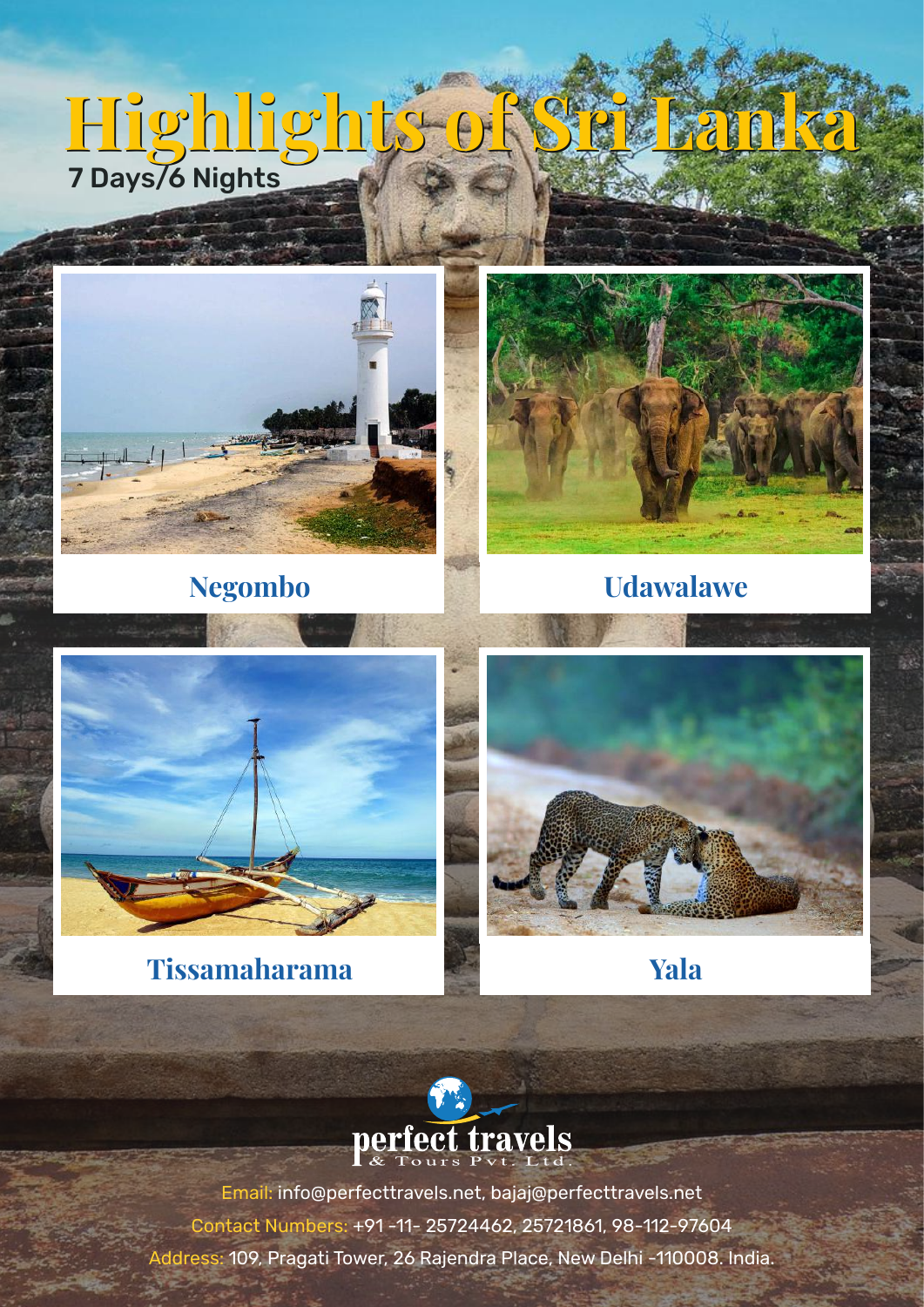

#### AIRPORT – NEGOMBO 30MINS (-/-/D)

- Day: 01 Ayubowan! Once your Perfect Travels Sri Lanka Representative meets you personally at Colombo Airport. you will be introduced to your chauffeur guide and then begin your journey to uncover the wonders of this island.
	- Visit, feel and discover. Feel the vivacity of this island nation, bask in this emerald isle's intoxicating beauty and enjoy an extraordinary travel experience. Explore Sri Lanka's golden beaches, the glorious history, the rich wilderness and the bustling cosmopolitans and be amazed!
	- Today you arrive on our Paradise isle and proceed to Negombo, Rest of the day at leisure.
	- Dinner & Overnight at Hotel Amagi Aria.

#### Negombo- Udawalawe (B/L/D)

**Day: 02**  $\rightarrow$  Breakfast at the hotel. Today after breakfast proceed to Udawalawe, check in at the hotel, Lunch at the hotel. Afternoon visit Elephant Transit Home (Ath Athuru Sevana). Udawalawe Elephant Transit Home, run by the Born Free Foundation is definitely a must-visit. Located about 5 km away from the Udawalawe National Park, it is a halfway house that cares for wounded adult elephants and orphaned, baby elephants. Lunch Dinner & Overnight at Hotel Grand Udawalawe.

#### Udawalawe National Park Morning and Evening Safari (B/L/D)

- Day: 03 After collecting packed breakfast drive to Udawalawe National park for Jeep Safari. Udawalawe National Park, Home to scenic landscapes and rare wildlife that rival the savannah reserves of Africa, the park is a treasure of this emerald isle. It is most popular for elephant sightings as the verdure shelters close to 500 jumbos. On completion transfer back to hotel, stay at leisure.  $\cdot$  Lunch at the hotel.
	- After Safari at Udawalawe National Park.
	- Lunch Dinner & Overnight at Hotel Grand Udawalawe.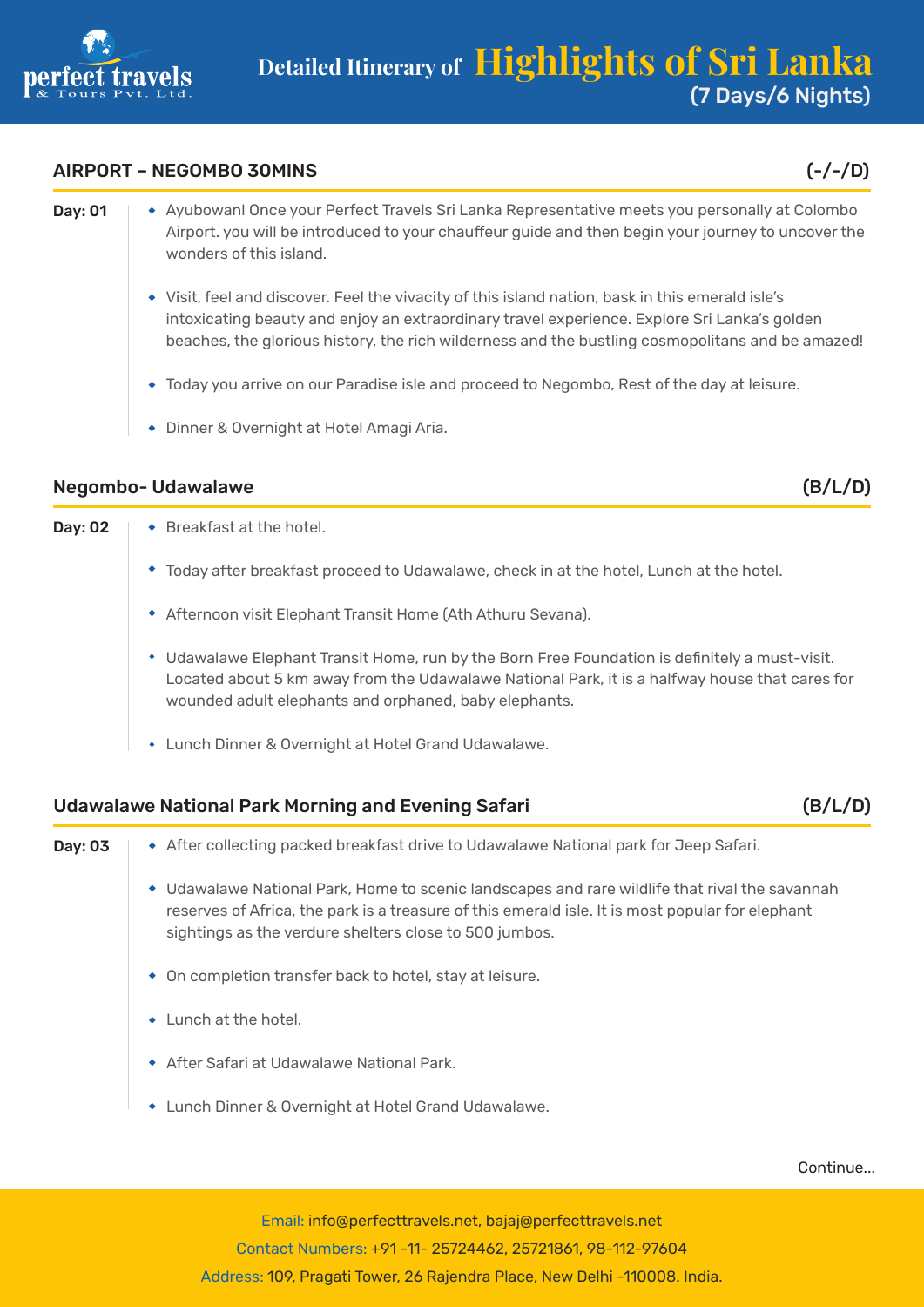

#### Udawalawe – Yala/Tissamaharama (B/L/D)

- Day: 04  $\rightarrow$  Today after breakfast, drive to Yala/Tissamaharama.
	- On arrival check in at the hotel, lunch.
	- Afternoon Safari at Yala National Park.
	- Lunch. Dinner & Overnight stay at Hotel Chaarya Resort.

#### Yala National Park Morning and Evening Safari (B/L/D)

| Day: 05 | • After collecting packed breakfast drive to Yala National park for Jeep Safari.                                                                                                                                                                            |
|---------|-------------------------------------------------------------------------------------------------------------------------------------------------------------------------------------------------------------------------------------------------------------|
|         | • Yala National Park, its magnificent sights of majestic elephants, fine-feathered peacocks, great<br>black bears and agile leopards that steal away into the shadows of the thick foliage are<br>unparalleled to any of the national parks in the country. |
|         | • On completion transfer back to hotel, stay at leisure.<br>Lunch at the hotel.                                                                                                                                                                             |
|         | Afternoon Safari at Yala National Park.                                                                                                                                                                                                                     |
|         | Lunch Dinner & Overnight at Hotel Chaarya Resort.                                                                                                                                                                                                           |

#### Yala/Tissamaharama – Colombo (B/L/D)

| Day: 06 | • Today after breakfast, drive to Colombo.                                                                                                                                                                                                                          |
|---------|---------------------------------------------------------------------------------------------------------------------------------------------------------------------------------------------------------------------------------------------------------------------|
|         | En route we visit Galle for special Sri Lankan Lunch arrangements at Kamu Restaurant. Later<br>explore the city of Galle.                                                                                                                                           |
|         | • Galle, a living time capsule home to the largest occupied Fort in Asia. Its quaint beauty extends<br>beyond its golden beaches, cerulean waters, the picturesque views and the rich history while<br>walking through the narrow, cobbled streets within the Fort. |
|         | $\bullet$ Then drive to Colombo and check in at the hotel.                                                                                                                                                                                                          |
|         | • If time permits Shopping or Panoramic tour of Colombo.                                                                                                                                                                                                            |
|         | Dinner & Overnight stay at Hotel Ramada Colombo.<br>۰                                                                                                                                                                                                               |

Continue...